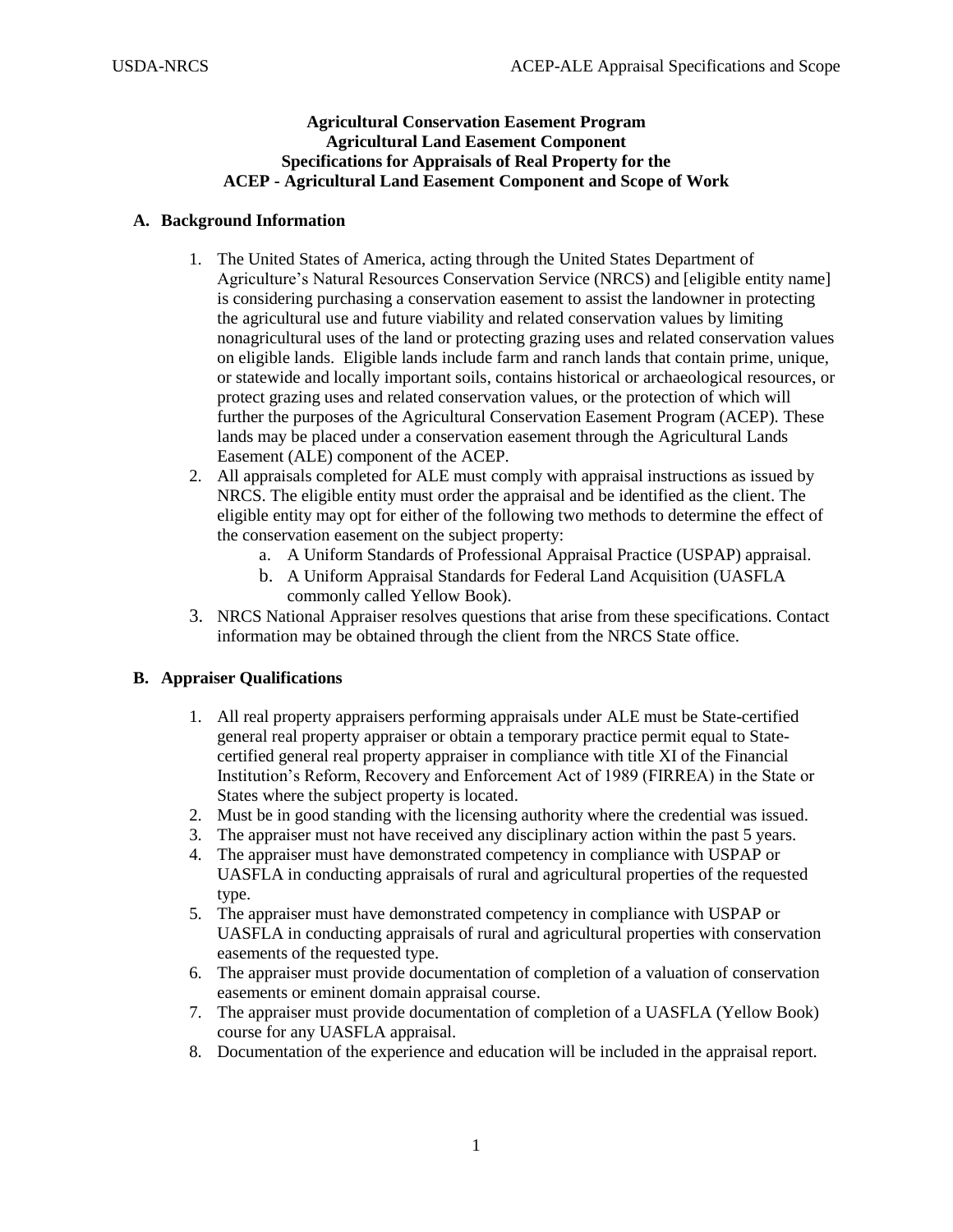### **C. Purpose Of The Appraisal Report**

The applicable purpose of the appraisal report must be stated in the report. The purpose depends upon which of the approved appraisal methods the eligible entity selected.

- 1. FOR USPAP APPRAISALS: The purpose of the appraisal is to provide an opinion of market value of the proposed easement area before placement of the easement and an opinion of market value of the proposed easement area as if the easement is in place. The difference between these two values will be the effect of the easement on the subject property. An appraisal report, as discussed in USPAP Standards Rule 2-2(a), must be provided; restricted appraisal reports are not acceptable. The appraisal report must contain the level of detail, discussion and support necessary for the client and intended users to comprehensively understand the rationale for the opinions and conclusions, including reconciliation of the data and approaches used in the appraisal. This format was formerly known as the self-contained reporting option, prior to the release of the 2014-2015 USPAP.
	- a. The market value definition that will be stated and used in developing and reporting this assignment is as follows:
		- 1. "Market value means the most probable price which a property should bring in a competitive and open market under all conditions requisite to a fair sale, the buyer and seller each acting prudently and knowledgeably, and assuming the price is not affected by undue stimulus. Implicit in this definition is the consummation of a sale as of a specified date and the passing of title from seller to buyer under conditions whereby
			- a. Buyer and seller are typically motivated.
			- b. Both parties are well informed or well advised and acting in what they consider their own best interests.
			- c. A reasonable time is allowed for exposure to the open market.
			- d. Payment is made in terms of cash in U.S. dollars or in terms of financial arrangements comparable thereto.
			- e. The price represents the normal considerations for the property sold unaffected by special or creative financing or sales concessions granted by anyone associated with the sale."
	- b. No other definition of market value is acceptable for USPAP appraisals.
	- 2. FOR UASFLA/YELLOW BOOK APPRAISALS: The purpose of the appraisal is to provide an opinion of market value of the subject property (larger parcel) before acquisition of an easement (before value) and an opinion of market value of the subject property remaining after the proposed easement has been placed (after value). The appraiser must recognize that in a before and after appraisal, the partial interest being acquired is not actually being appraised. The subject property appraised is the larger parcel before and after the conveyance of the partial interest. The larger parcel concept involves not only the land proposed for the easement area but all surrounding land that meets the definition of larger parcel found in UASFLA.
		- a. The purpose of two opinions of value is to establish the effect on value resulting from imposition of a conservation easement. The compensation for the easement is the before value of the larger parcel minus the after value of the property as encumbered by the ALE warranty easement deed, provided there are not adjustments such as excess irrigation water rights explained below, which would equal the price of the easement. A key concept in this appraisal process is defining the larger parcel which is required to begin the appraisal process. The appraisal must be completed in compliance with USPAP, UASFLA and appraisal instructions issued by NRCS.
		- b. For the purpose of these appraisals, the Federal rules for acquisition will be used.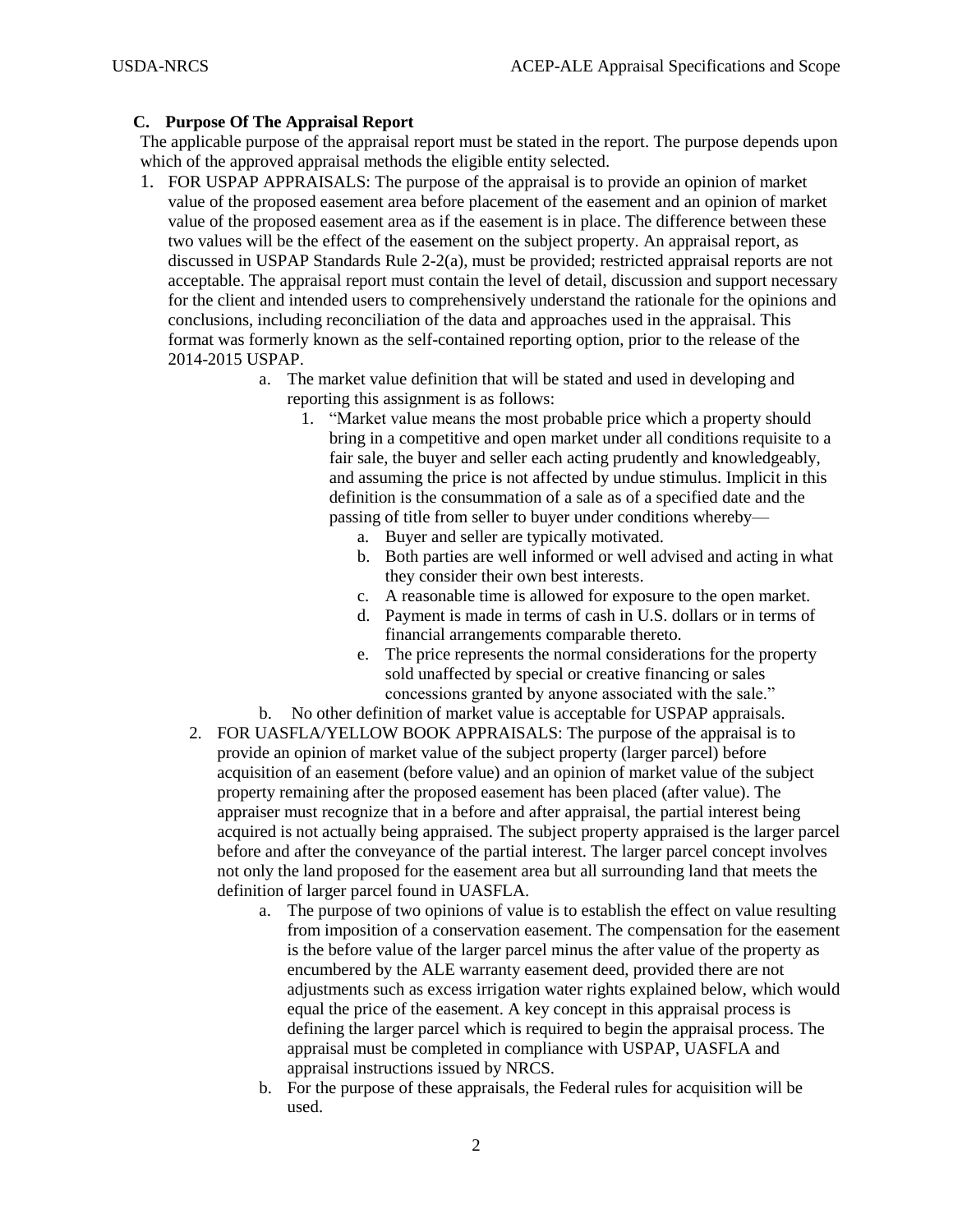- c. The market value definition that will be stated and used in developing and reporting this assignment is the definition as stated in UASFLA:
	- 1. "Market value is the amount in cash, or in terms reasonably equivalent to cash, for which in all probability the property would have sold on the effective date of the appraisal, after a reasonable exposure time on the open competitive market, from a willing and reasonably knowledgeable seller to a willing and reasonably knowledgeable buyer, with neither acting under any compulsion to buy or sell, giving due consideration to all available economic uses of the property at the time of the appraisal."
- d. This definition makes no linkage between the estimated market value and exposure time. A specific exposure time may not be cited in an appraisal report prepared under Yellow Book standards. Invoke the jurisdictional exception rule to avoid a violation of USPAP standards, which require a specific exposure time.
- e. No other definition of market value is acceptable for UASFLA/Yellow Book appraisals.

# **D. Information for the appraiser**

- 1. The following information is recommended to be provided to the appraiser by the client (eligible entity):
	- a. Aerial photograph of the subject property with the location of the proposed easement area identified, access to the easement area identified, easement boundary identified, and an estimate of the acres in the proposed easement identified
	- b. Legal description of subject property's parent tract
	- c. Preliminary legal description of the proposed easement area or survey
	- d. Copy of the **proposed** Conservation Easement Deed
	- e. Aerial photograph indicating the location and acreage of any conservation agreement, contract, or easement of any type that is associated with the property
	- f. Specific details of any existing easements, reservations or other restriction currently encumbering the subject property as provided by the landowner
	- g. Documentation of production data provided by landowner
	- h. If water rights are included in the easement area, documentation provided by eligible entity will identify the volume of water rights to be retained for the subject property as necessary
	- i. Documentation of water rights owned, including name of irrigation company, number of shares or amount of ownership and documentation concerning irrigation wells on the property to be appraised, as provided by the landowner
	- j. Recorded landowner's name, address and telephone number
	- k. Current information as to the status of title of ownership, such as copies of deeds
	- l. If available, completed Preliminary Certificate of Inspection and Possession and the Hazardous Substance Examination Checklist and any available information pertaining to the probability of existence of hazardous substances that might be found on the property to be appraised
	- m. Copy of preliminary title commitment covering the proposed easement area, if available
	- n. Copy of the completed easement management plan of the proposed easement area and a copy of the restoration plan, if applicable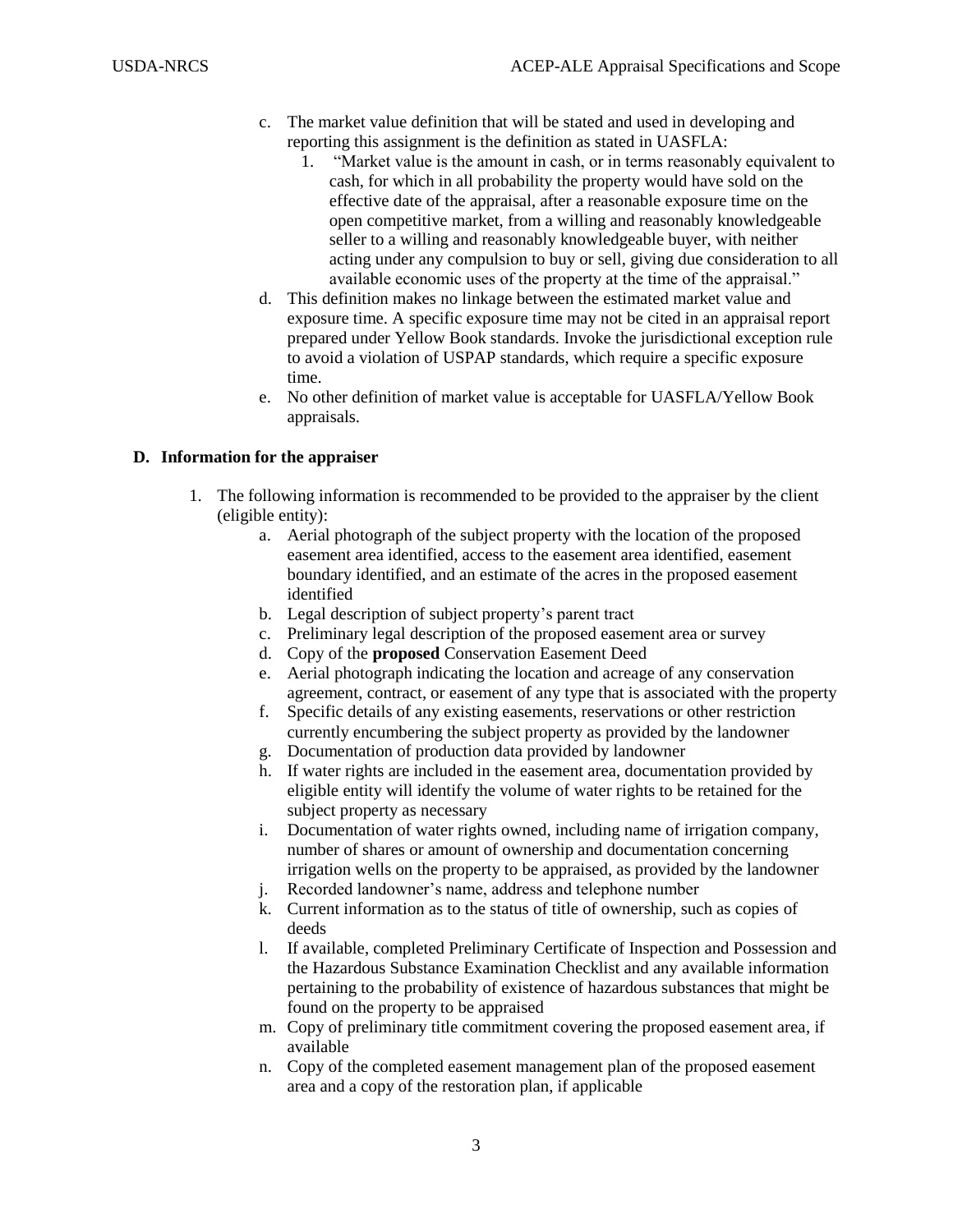- o. A copy of the recorded written access to the easement area or evidence that the property is accessible from a public road is required
- p. Written permission from the landowner or an authorized representative authorizing the assigned appraiser to enter the property for appraisal purpose

#### **E. Background For The Appraisal Report**

- 1. Prepare two opinions of value of the subject property. One before placement of the easement and the second after placement of the easement. The after condition or second value will be based upon a hypothetical condition that the conservation easement is in place and the effects on value that may be created. The difference in the two values is the effect of the proposed easement on the value of the property (fair market value of the ALE).
- 2. Client is [eligible entity name], unless otherwise directed by the client. Landowner cannot be the client. Landowner is defined as either the current owner or the party identified in the contract to purchase the property from the eligible entity.
- 3. Intended user must be identified as USDA/NRCS and any other specific organization or eligible entity that may be involved in the specific transaction unless otherwise directed by the client.
- 4. Intended use will be for USDA/NRCS and any other specific organization or eligible entity that may be involved in the specific transaction, for consideration in determining the effect on value of the conservation easement of lands entering into the ACEP - Agricultural Land Easement.
- 5. Exclusions of approaches to values, as stated in USPAP, must be strongly supported with solid reasoning.
- 6. Property rights to be appraised will be surface rights, including improvements such as homes, barns, hay sheds and fencing, timber, orchards or other permanent plantings, and any irrigation water rights. The irrigation water rights include wells, ditches, reservoirs, ponds, and lakes that provide irrigation on the subject property and are legally permitted. Crop base and allotments that are located on the subject property will be clearly identified in both the before and after condition. The value of any marketable standing timber that could be economically harvested will be considered by a timber cruise and included in any valuations. Other permanent plantings that are located on the subject property will be appraised and included in any valuations. Any irrigation equipment, such as pivot sprinklers, moveable pipe, towlines, etc., that are located in the proposed easement area will be excluded from the valuation.
- 7. If irrigation rights are included in the easement area, documentation provided by NRCS will identify the volume of irrigation water rights to be retained for the subject property as necessary to ensure the function of the farmland or ranchland operation and other agricultural conservation values. This volume will also be documented in the conservation plan and easement baseline inventory report exhibit attached to the conservation deed. Irrigation water rights that are legally owned and used on the proposed subject property will be described and valued in the appraisal.
- 8. The appraiser will document whether or not any portion of these irrigation water rights may be removed from the subject property. If the irrigation water rights may be removed from the property, the appraiser will provide a value opinion of the value of each irrigation water right. The appraiser will consider only the irrigation water rights required to be retained on the subject property as identified by NRCS.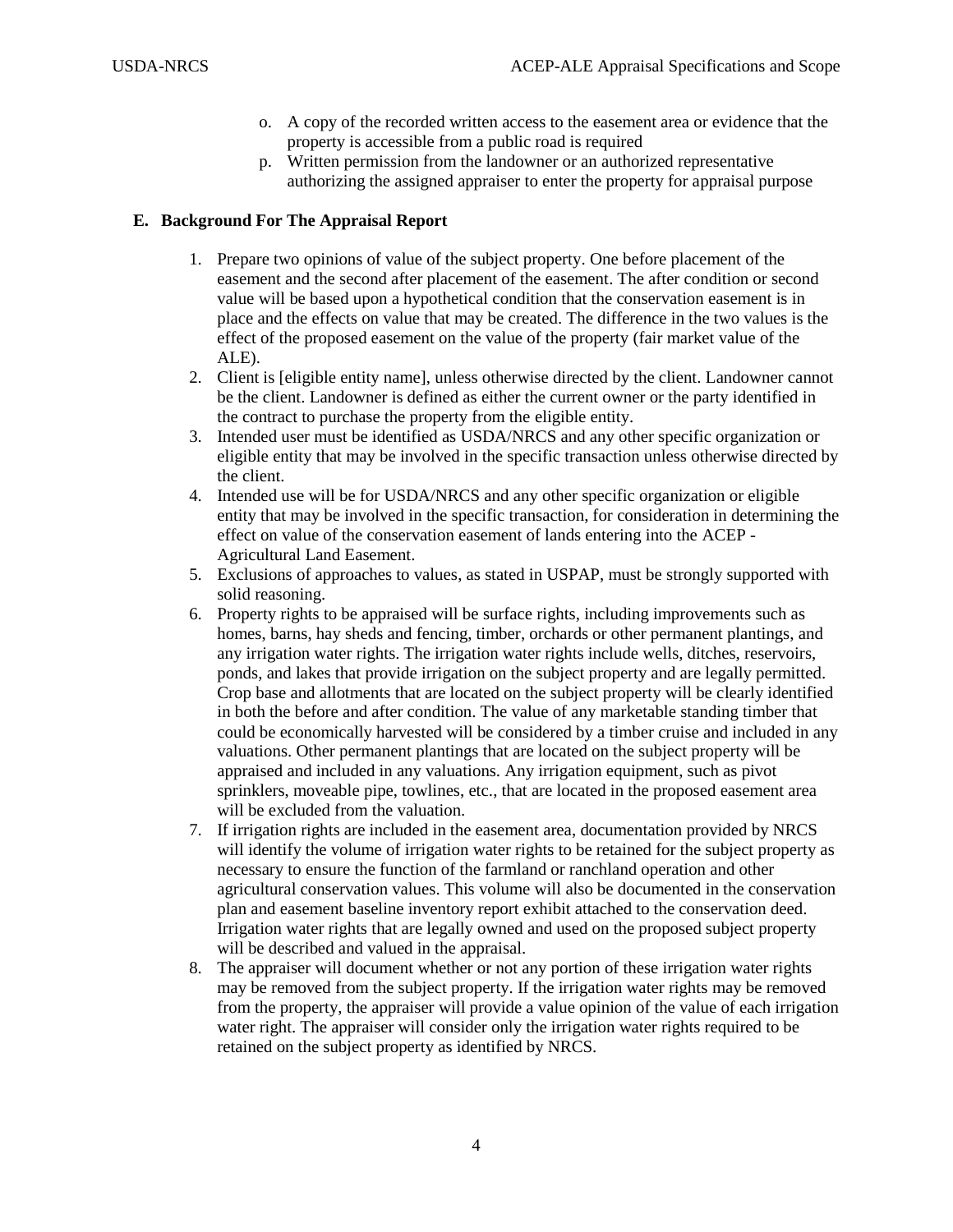## **F. The Appraisal Report**

## **1. Description of Work Product**

- a. The appraisal must meet the requirements of the Uniform Standards of Professional Appraisal Practice, Uniform Appraisal Standards for Federal Land Acquisitions regulations if applicable and appraisal instructions issued by NRCS including these appraisal specifications.
- b. The appraisal report may consist of a form report, a narrative report, or a combination of both.
- c. An appraisal report, as discussed in USPAP Standards Rule 2-2(a), must be provided; restricted appraisal reports are not acceptable. The appraisal report must contain the level of detail, discussion and support necessary for the client and intended users to comprehensively understand the rationale for the opinions and conclusions, including reconciliation of the data and approaches used in the appraisal. This format was formerly known as the "self-contained reporting option" prior to the release of the 2014-2015 USPAP.
- d. The contract appraiser must personally inspect the subject property and comparable sales.
- e. The appraiser must talk personally to the property owner or the owner's agent or representative, and the property owner or the owner's agent or representative must be given an opportunity to accompany the appraiser during his or her inspection of the subject property which must be documented in the appraisal.
- f. The Uniform Residential Appraisal Report (URAR) is not acceptable.
- g. Reports must contain a table of contents and sequentially numbered pages, including addenda. Reports may contain handwritten page numbers.
- h. Reports must contain the instructions or engagement documents provided to the appraiser.
- i. Reports must reference all environmental documents utilized by the appraiser in completing the appraisal. The appraiser is a key individual in identifying potential environmental problems that may affect the value of the subject property.
- j. The appraiser will contact the client to resolve problems, clarify questions, letters of engagement (call orders), or other issues. Issues relating to the appraisal process may be discussed with the NRCS National Appraiser.
- k. The effective date of the appraisal report is the date of the site visit by the appraiser.
- l. The appraisal must be in typewritten or legible ink print form or in automated or computerized forms.
- m. Only reports completed, formatted and submitted on 8½-inch by 11-inch paper will be accepted. An electronic report is also required in pdf format.
- n. The appraisal report must be bound in a durable report cover with appropriate identification.
- o. The appraiser must provide at least three originals and electronic copy of the appraisal to the specific organization or eligible entity that may be involved in the specific transaction. Reference these instructions, including exhibits, for details on appraisal reports, appraisal forms required, and required methodology and supporting documentation.
- p. The eligible entity will provide two originals and an electronic copy to NRCS. One for NRCS, one for the technical review appraiser and an electronic copy for the NRCS National Appraiser and technical review appraiser.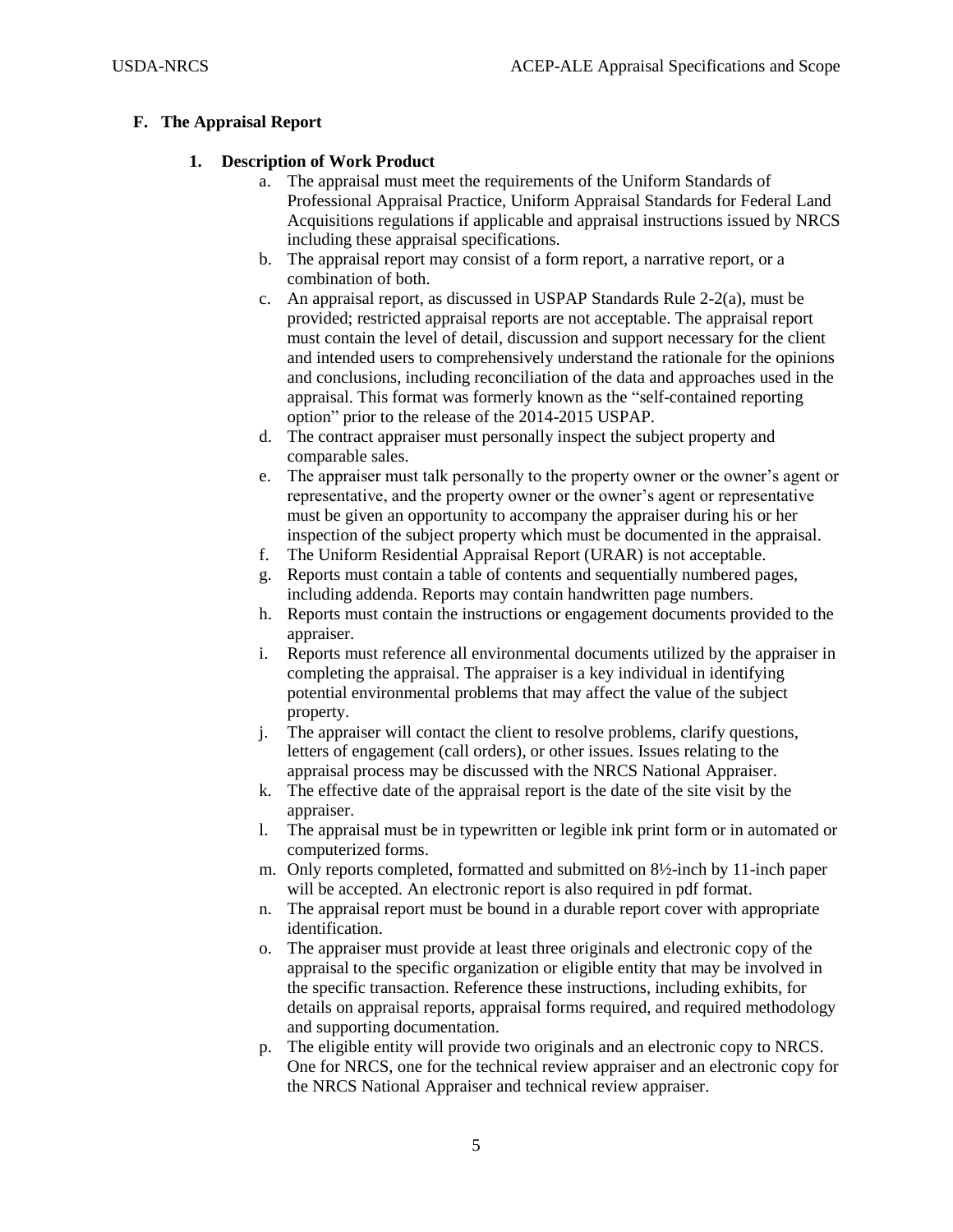### **2. Required Elements for ALE Appraisals**

## a. **Part 1 - Introduction**

- 1. Title Page
- 2. Letter of Transmittal
- 3. Table of Contents
- 4. Appraiser's Certification (select the appropriate)
	- a. Follow USPAP guidelines as applicable, but include the following:

"I have made a personal inspection of the appraised property which is the subject of this report and all comparable sales used in developing the opinion of value. The date(s) of inspection was \_\_\_\_\_\_\_\_\_\_, and the method of inspection was \_\_\_\_\_\_\_\_\_\_\_\_\_\_\_\_\_\_\_. [If more than one person signs the report, this certification must clearly specify which individuals did and which individuals did not make a personal inspection of the appraised property and sales. The contract appraiser must inspect the appraised property.]

In my opinion, as of \_\_\_[date]\_\_\_\_\_\_, the market value of the proposed easement parcel before conveyance of the partial interest is \$\_\_\_\_\_\_\_\_\_\_\_\_, and the market value of the proposed easement parcel after conveyance of the partial interest is  $\frac{1}{2}$ 

By: [signature] Date signed: Print Name Printed Name and Professional Accreditation State Certification #"

b. Follow the UASFLA guidelines as applicable, but include the following:

"I have made a personal inspection of the appraised property which is the subject of this report and all comparable sales used in developing the opinion of value. The date(s) of inspection was \_\_\_\_\_\_\_\_\_\_, and the method of inspection was \_\_\_\_\_\_\_\_\_\_\_\_\_\_\_\_\_\_\_. [If more than one person signs the

report, this certification must clearly specify which individuals did and which individuals did not make a personal inspection of the appraised property and sales. The contract appraiser must inspect the appraised property.]

In my opinion, as of \_\_\_[date]\_\_\_\_\_\_, the market value of the larger parcel before conveyance of the partial interest is \$\_\_\_\_\_\_\_\_\_\_\_\_, and the market value of the remainder after conveyance of the partial interest is \$\_\_\_\_\_\_\_\_\_\_\_. By: [signature] Date Signed: Print Name Printed Name and Professional Accreditation State Certification #"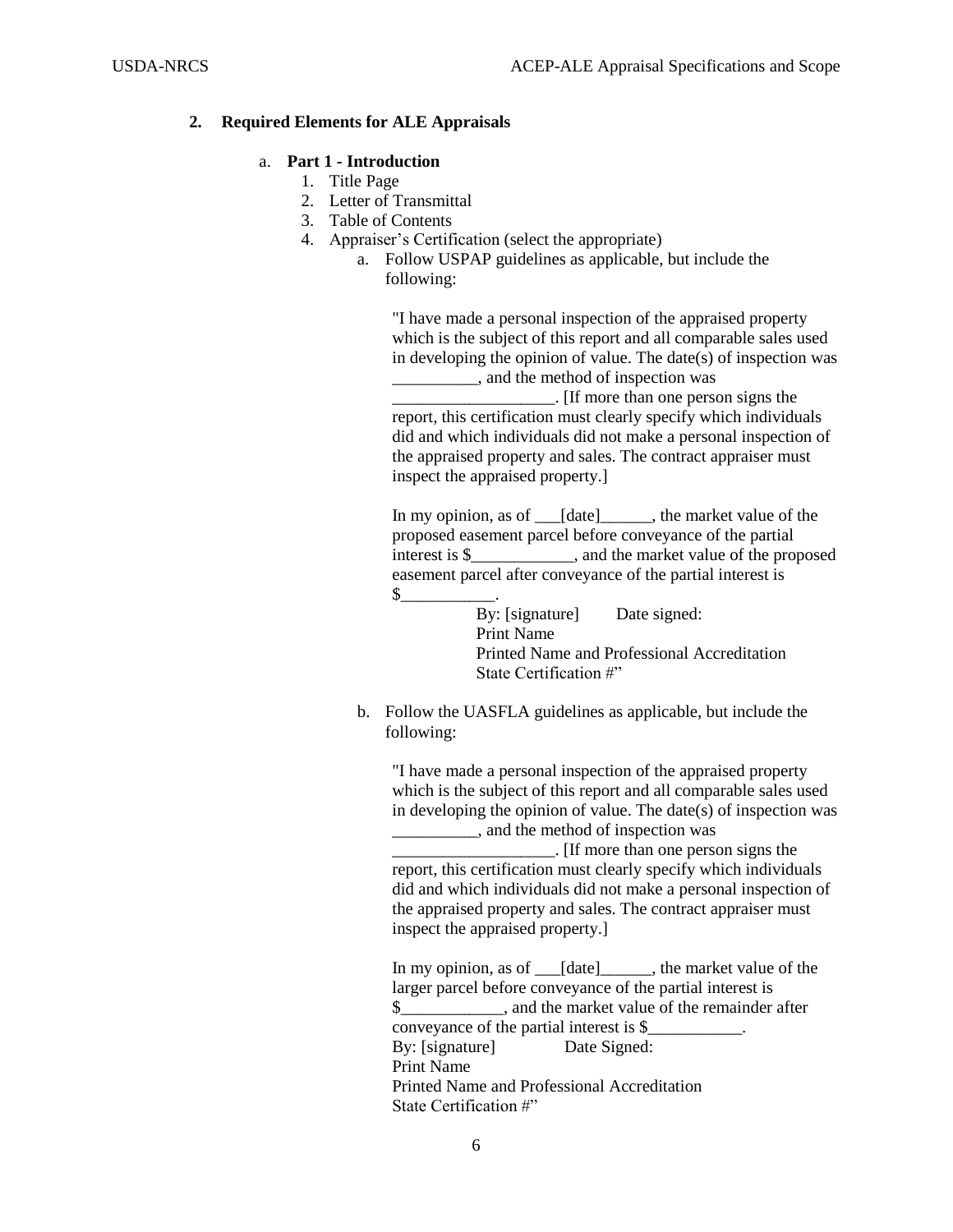- 5. Summary of salient facts
- 6. Photographs of subject property. Provide original color photographs or high quality color copies of photographs of the appraised property. Photographs may be a separate exhibit in the addenda or included with the narrative description of the appraised property and comparable sales. Show the following information with each photograph:
	- a. Identify the photographed scene. Indicate direction of view, vantage point, and other pertinent information.
	- b. The name of the photographer
	- c. The date the photograph was taken
	- d. An aerial photo or topographic map should be used to show the location of the photos.
- 7. Statement of assumptions and limiting conditions.
	- a. All appraisal reports submitted to the eligible entity and NRCS for review become the property of the United States and may be used for any legal and proper purpose. **Therefore, a condition that limits distribution of the report is not permitted**.
	- b. Include a statement similar to the following in this section:
		- i. "I recognize that appraisal reports submitted to the NRCS for review may be used by NRCS for any legal and proper purpose."
	- c. If the appraisal has been made subject to any encumbrances against the property, such as easements, that must be stated. It is unacceptable to state that the property has been appraised as if free and clear of all encumbrances, except as stated in the body of the report; the encumbrances must be identified in this section of the report.
	- d. The use of a hypothetical condition that provides access for NRCS and partners to the easement area will be shown on a map of the subject property to restore, maintain, and monitor the purpose and function for which the easement was placed may be used in the appraisal due to the actual access documents that may not be in place. This access should be considered legal access for the purposes of the appraisal but it may not meet local requirements for other uses such as subdivisions.
	- e. The use of any other hypothetical conditions is not permitted without NRCS concurrence.
	- f. The use of an uninstructed, unsupported assumption or hypothetical condition that results in other than "as is" market value will invalidate the appraisal. Include only factors relating to the appraisal problem. Assumptions and limiting conditions that are speculative in nature are inappropriate.
	- g. Do not include limiting conditions that significantly restrict the application of the appraisal.
	- h. A contract appraiser cannot make an assumption or accept an instruction that is unreasonable or misleading. Client instructions must have a sound foundation, be in writing, and be included in the appraisal report.
- 8. Scope of the appraisal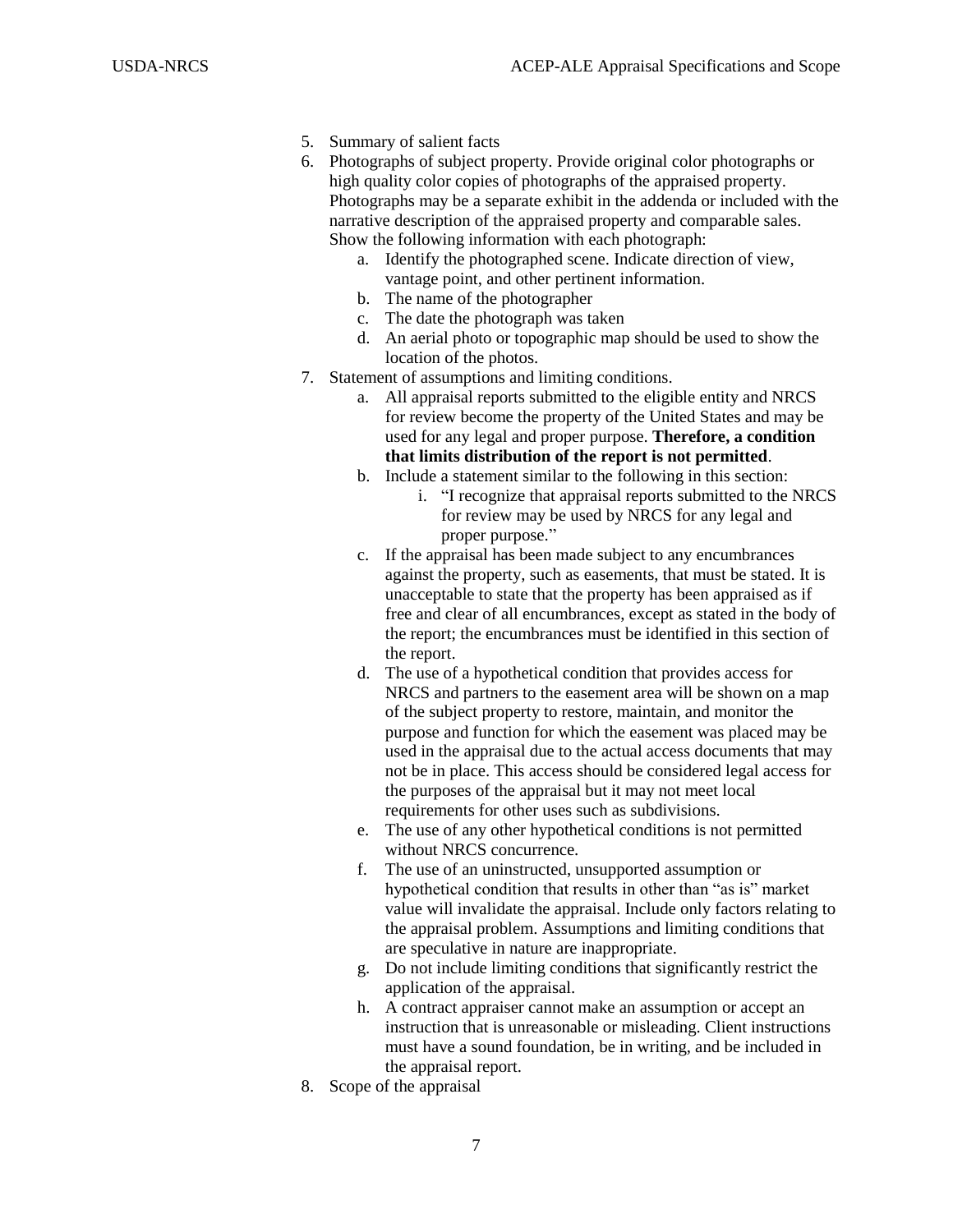- a. This section must fully describe the extent of investigation and analysis. The scope of work must be consistent with the intended use of the appraisal.
- b. Identify the appraisal as a partial acquisition case appraisal. Describe the part being conveyed and the principal differences in the property in the before and after condition. Describe the before and after methodology to be used.
- c. Summarize the appraisal problem.
- 9. Purpose of the appraisal will be as stated in C above.

## **b. Part 2 - Factual Data**

- 1. Legal description
- 2. Area, city, and neighborhood data
- 3. Property data
	- a. Site
	- b. Improvements
	- c. Fixtures, livestock, and forage production structures and facilities
	- d. Use history
	- e. Sales history (select the appropriate)
		- i. For USPAP appraisals include a 3-year record of all sales of the appraised property and offer to buy or sell if the information is available. If no sale has occurred in the past 3 years, the appraiser must report the last sale of the property, irrespective of date.
		- ii. For Yellow Book appraisals include a 10-year record of all sales of the appraised property and offer to buy or sell if the information is available. If no sale has occurred in the past 10 years, the appraiser must report the last sale of the property, irrespective of date
	- f. Rental history.
		- i. A 3-year rental history is required. An unsupported statement that the rent does not represent market or economic rent is unacceptable.
	- g. Assessed value and annual tax load.
	- h. Zoning and other land use regulations.
		- i. The contract appraiser must identify, in addition to zoning, all other land- use and environmental regulations, outstanding rights, and reservations that have an impact on the highest and best use and value of the property.
	- i. Appraised property map or plat. Show the dimensions and topography of the appraised property in detail on a large-scale topographic map, at least 2 inches to the mile. The map may be placed here or in the addenda.
	- j. Aerial photograph of the subject property with the location of the proposed easement area identified, access to the easement area identified, easement boundary identified, and an estimate of the acres in the proposed easement identified.

## **c. Part 3 - Data Analysis and Conclusions Before Acquisition**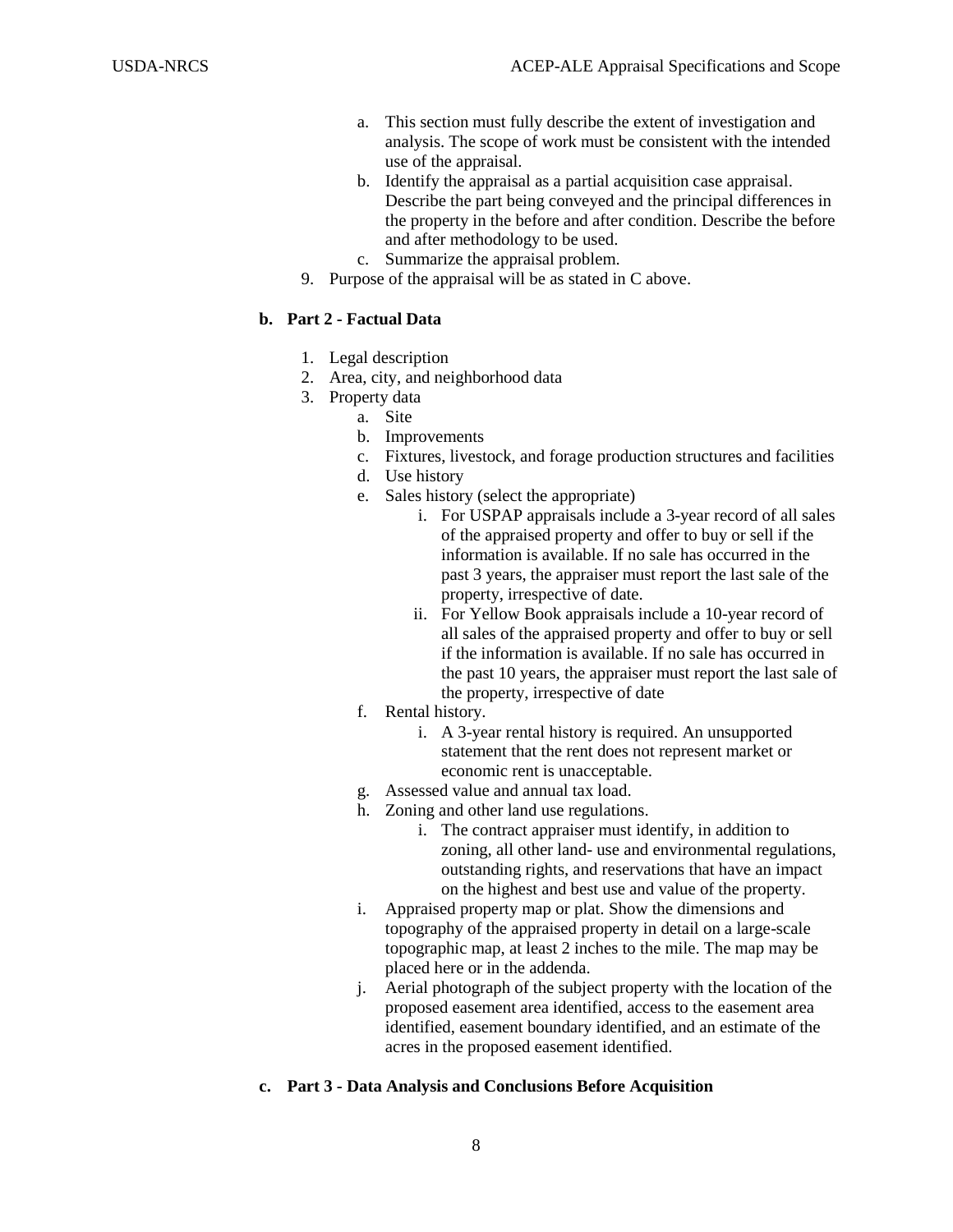- 1. Analyses of highest and best use
	- a. FOR USPAP APPRAISALS: The contract appraiser may refer to definitions as found in "The Dictionary of Real Estate Appraisal."
	- b. FOR YELLOW BOOK APPRAISALS: For acquisition appraisals, UASFLA defines highest and best use as, "The highest and most profitable use for which the property is adaptable and needed or likely to be needed in the reasonably near future." The contract appraiser may also refer to definitions as found in "The Dictionary of Real Estate Appraisal."
		- i. The UASFLA requires the contract appraiser to make a larger parcel determination in all appraisals. Apply the tests provided in UASFLA Part III to determine the larger parcels.
	- c. ALL APPRAISALS: The highest and best use conclusion must be **clearly supported by market evidence**. Sale or exchange to the United States or other public entity is not an acceptable highest and best use. The use for which the Federal Government will put the property after it has been acquired is, as a general rule, an improper highest and best use. A noneconomic highest and best use, such as "conservation," "natural lands," "preservation," or any use that requires the property to be withheld from economic production in perpetuity, is not a valid use upon which to base an estimate of market value.
	- d. If the highest and best use is for development, the existing improvements must be analyzed to determine if they contribute to the development or if they would be removed. Stating that the improvements are not affected by the easement is not appropriate until it is determined if the improvements will be removed for the development or if the improvements will remain as part of the development.
	- e. If the highest and best use is for assemblage, describe and explain the relationship of the appraised property to the property to which it would be joined.
	- f. If speculation or investment is the highest and best use of the property, describe and explain its interim and most probable ultimate use.
	- g. When there is a claim that the highest and best use of a property is something other than the property's existing use, the burden of proof is on the contract appraiser.
	- h. Market value cannot be predicated upon potential uses that are speculative and conjectural.
	- i. If legal access does not exist to support the highest and best use, the appraiser must provide proof that there is sufficient land available to provide the required access. The contract appraiser's opinion of a reasonable probability of a zoning change must have a factual foundation. The appraisal report must include a description of the investigation undertaken to determine the probability of rezoning. The investigation must include thorough research of the uses and zoning of properties situated similarly to the subject property within the area covered by the zoning authority. The stated rezoning conclusion must be supported by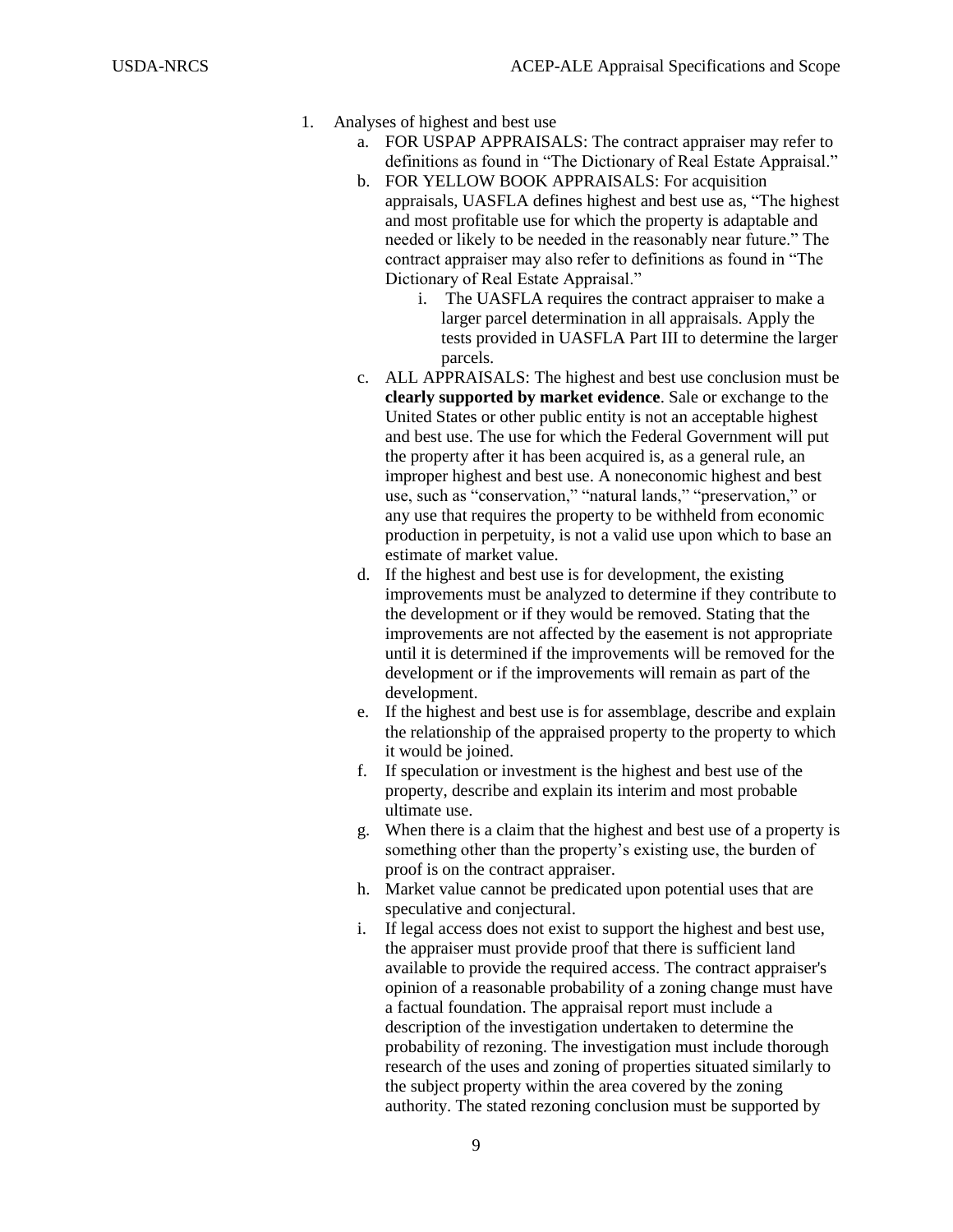facts surfaced in the research. A property cannot be valued as if it were already rezoned for a different use. The property must be valued only in light of the probability of obtaining a zoning change.

- 2. Value estimate by the cost approach
	- a. Estimate the value of the land as though vacant and available for its highest and best use. Estimating land value by the use of confirmed sales of comparable or nearly comparable lands having like optimum uses is the preferred method.
- 3. Value estimate by the sales comparison approach
	- a. Nearby arm's length transactions that are comparable to the land under appraisement and reasonably current are the best evidence of market value. The Federal courts recognize the sales comparison approach as being normally the best evidence of market value.
	- b. Analyze the last sale of the subject property if relevant. If not used, explain why. An unsupported claim that a sale of the subject property was a forced sale or is not indicative of its current value is unacceptable.
	- c. When supportable by market evidence, the use of quantified adjustments is preferred. Percentage and dollar adjustments may and often should be combined. Use qualitative adjustments when there is inadequate market data to support quantitative adjustments. Factors that cannot be quantified are dealt with in qualitative analysis. When quantitative and qualitative adjustments are both used in the adjustment process, all quantitative adjustments should be made first.
	- d. Provide market evidence and/or supporting narrative for each adjustment used.
		- i. Each quantitative adjustment requires supporting market evidence. Explain how the adjustment was determined and how it is applied to the comparable.
		- ii. Each qualitative adjustment requires significant discussion to explain why it is necessary and explain the reason for the differences.
	- e. Include a sales adjustment chart summarizing the adjustments and showing the final adjusted sale prices and how the sales compare with the subject property.
	- f. The documentation of each comparable sale must include the following:
		- i. Parties to the transaction
		- ii. Date of transaction
		- iii. Confirmation of the transaction
		- iv. Confirm the transaction with the buyer, seller, broker, or other person having knowledge of the price, terms, and conditions of sale
		- v. Buyer motivation
		- vi. Location
		- vii. Size
		- viii. Legal description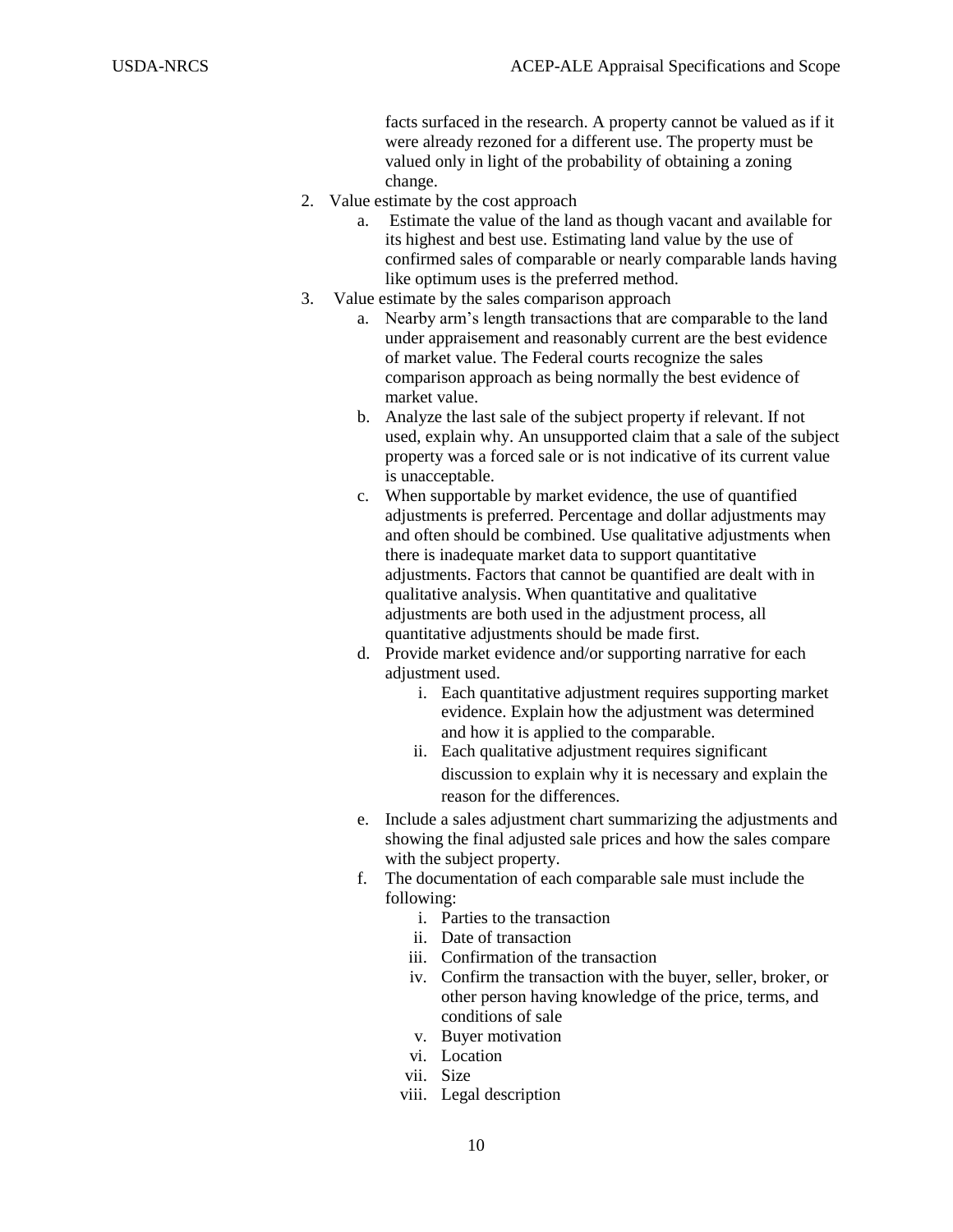- ix. Property rights conveyed
- x. Consideration
- xi. Financing terms
- xii. Verify if the sale was an arm's length or distressed sale
- xiii. Improvements
- xiv. Physical description
	- 1. Describe topography, vegetative cover, water influence, improvements, irrigation water, soils, and other characteristics.
- xv. Nonrealty items
- xvi. Economic characteristics
- xvii. Zoning
- xviii. Current use
	- xix. Topographic map
	- xx. Photographs
		- 1. Improvements
		- 2. Land
- g. In order to make meaningful comparisons between the sales and the appraised property, NRCS requires inspection of all sales directly compared with the appraised property. Waiver of the comparable sale inspection requirement must be made in writing by an authorized NRCS official in the form of a supplemental appraisal instruction. There is no waiver of the requirement for inspection of the appraised property.
- h. The contract appraiser must adhere to UASFLA direction pertaining to comparable sales requiring extraordinary verification and weighting considerations. These include sales to governmental agencies, sales to environmental organizations, sales to parties desiring to exchange the land to the government, distressed sales, and other atypical or non-arm's-length sales.
- 4. Value estimate by the income approach
	- a. All data must be market supported
- 5. Correlation and final estimate
	- a. The contract appraiser must avoid making a summation appraisal. Individual values of noncontiguous tracts cannot be simply added together.
	- b. Appraisers are responsible for the final opinion of value even if it relies upon estimates developed by others (such as, timber cruisers or cost estimators). Value estimates developed by others will be the appraiser's responsibility if needed.

#### **d. Part 4 - Factual Data After Acquisition (see section C for detailed explanations)**

- 1. Legal description
	- a. If only a portion of the bundle of rights pertaining to a specific parcel of real estate is being acquired, this will be the same as in the before condition. If all of the rights held by the grantor for only a portion of the larger parcel are being acquired, this section will describe only the real estate being retained in the after condition.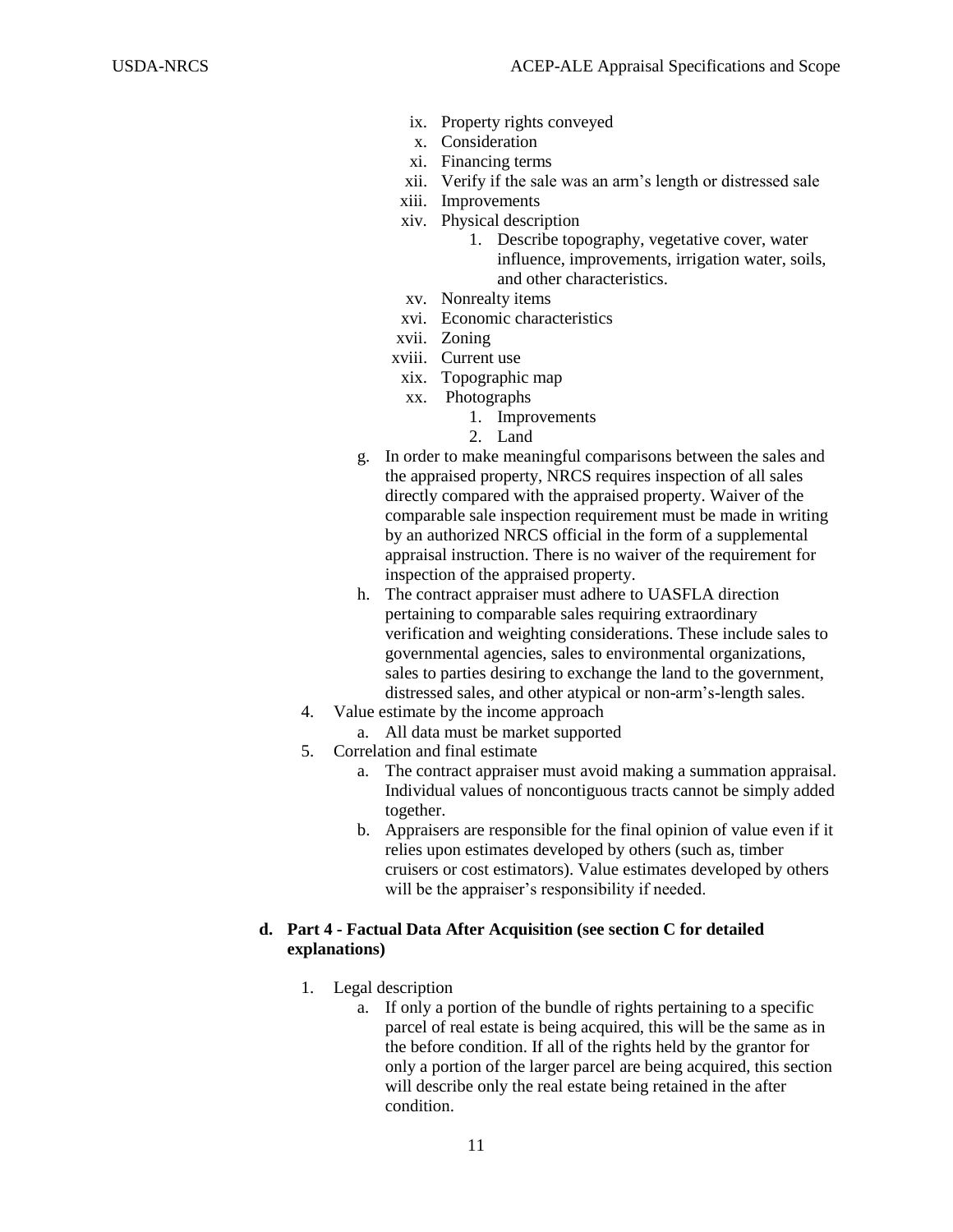- b. If the partial interest being acquired is only a portion of the property rights associated with the larger parcel, the rights being acquired are outstanding rights for the after appraisal.
- 2. Neighborhood factors
- 3. Property data
	- a. Site
	- b. Improvements
	- c. Fixtures
	- d. History
	- e. Assessed value and annual tax load
	- f. Zoning and other land use regulations

#### **e. Part 5 - Data Analysis and Conclusions After Acquisition**

- 1. Analysis of highest and best use
- 2. Land valuation
- 3. Value estimate by cost approach
- 4. Value estimate by sales comparison approach
- 5. Value estimate by income capitalization approach
- 6. Correlation and final value estimate

## **f. Part 6 - Acquisition Analysis**

- 1. Recapitulation
	- a. Show the difference between the value of the entire property and the value of the remainder by deducting the property's after value from it's before value.
- 2. For Yellow Book appraisals only: Allocation and explanation of damages.
	- a. Briefly explain any damages to the remainder property.
- 3. For Yellow Book appraisals only: Explanation of special benefits. a. Identify any special benefits accruing to the remainder.

#### **g. Part 7 - Exhibits and Addenda**

- 1. Location map
	- a. Maps must clearly identify the property and be of sufficient quality to enable the review appraiser to locate the property on the ground. Maps must be dated and include a legend, scale, and north arrow. The original copy of the report must contain original maps or vivid color copies.
		- i. Area Map.—This is a small-scale map showing the general location of the subject market area.
		- ii. Neighborhood Map.—This map shows the appraised property and its immediate neighborhood.
		- iii. Tract Map or Plat.—This map is a large-scale (2-inch per mile) United States Geological Survey (USGS) or similar-quality map that shows the appraised property and pertinent physical features such as roads, streams, and improvements. If portions of the appraised property are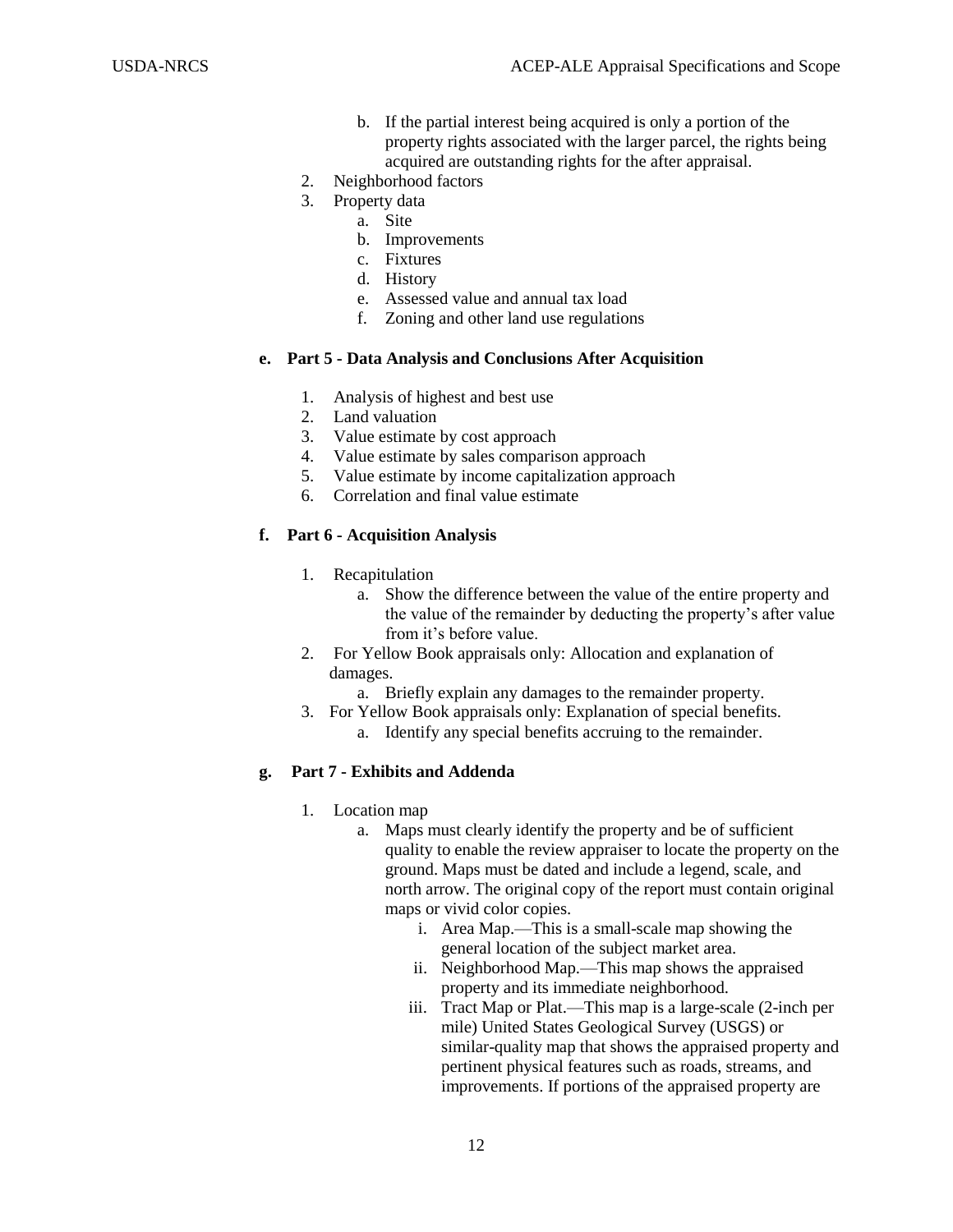assigned separate contributory values to the whole, these areas must be delineated on this map or a separate map.

- iv. Photograph Map.—This is a map or aerial photograph showing the location of the subject pictures.
- 2. Comparable data maps
	- a. This map must show the location of the appraised property and the sales. Delineate the boundaries of the appraised properties and comparable sales when the map is of sufficient scale to be meaningful. If all pertinent comparable sales cannot be shown on the same map as the appraised property, a smaller-scale map (such as a state road map) may be included in addition to the larger scale map.
- 3. Detail of comparative data
	- a. Include a completed form showing all information for each comparable transaction used in the appraisal. Include a plat (if available), a USGS topographic map (if appropriate), and color photos of each sale. The transaction number must match the number of the transaction listed in the report.
- 4. Plot plan (if applicable)
- 5. Floor plan (if applicable)
- 6. Title evidence report
	- a. Include a copy of the preliminary title report or title report if available.
	- b. If unavailable, explain the due diligence completed by the appraiser. Include the deeds for the parent property or properties.
- 7. Other pertinent exhibits
	- a. Present additional data such as documents and charts pertinent to the valuation and referred to in the body of the appraisal. Exhibits may include:
		- i. A copy of the conservation easement deed.
		- ii. A copy of technical reports from specialists. This may include a timber cruise summary signed by a timber cruiser or a road plan signed by an engineer.
		- iii. Property owner permission to appraise.
- 8. Qualifications of appraiser
	- a. The contract appraisers must provide evidence of compliance with the certification requirements of the State or States where the properties are located.
	- b. The contract appraisers must provide documentation of compliance with experience requirements.
	- c. The contract appraisers must provide documentation of meeting the education requirements
	- d. Engagement instructions received from the client.

# **G. Appraisal Reviews**

- 1. All appraisal reports are subject to a technical appraisal review ordered by NRCS and conducted for compliance with appraisal instructions, USPAP and UASFLA if applicable, prior to acceptance by NRCS.
- 2. NRCS will order the technical appraisal review.